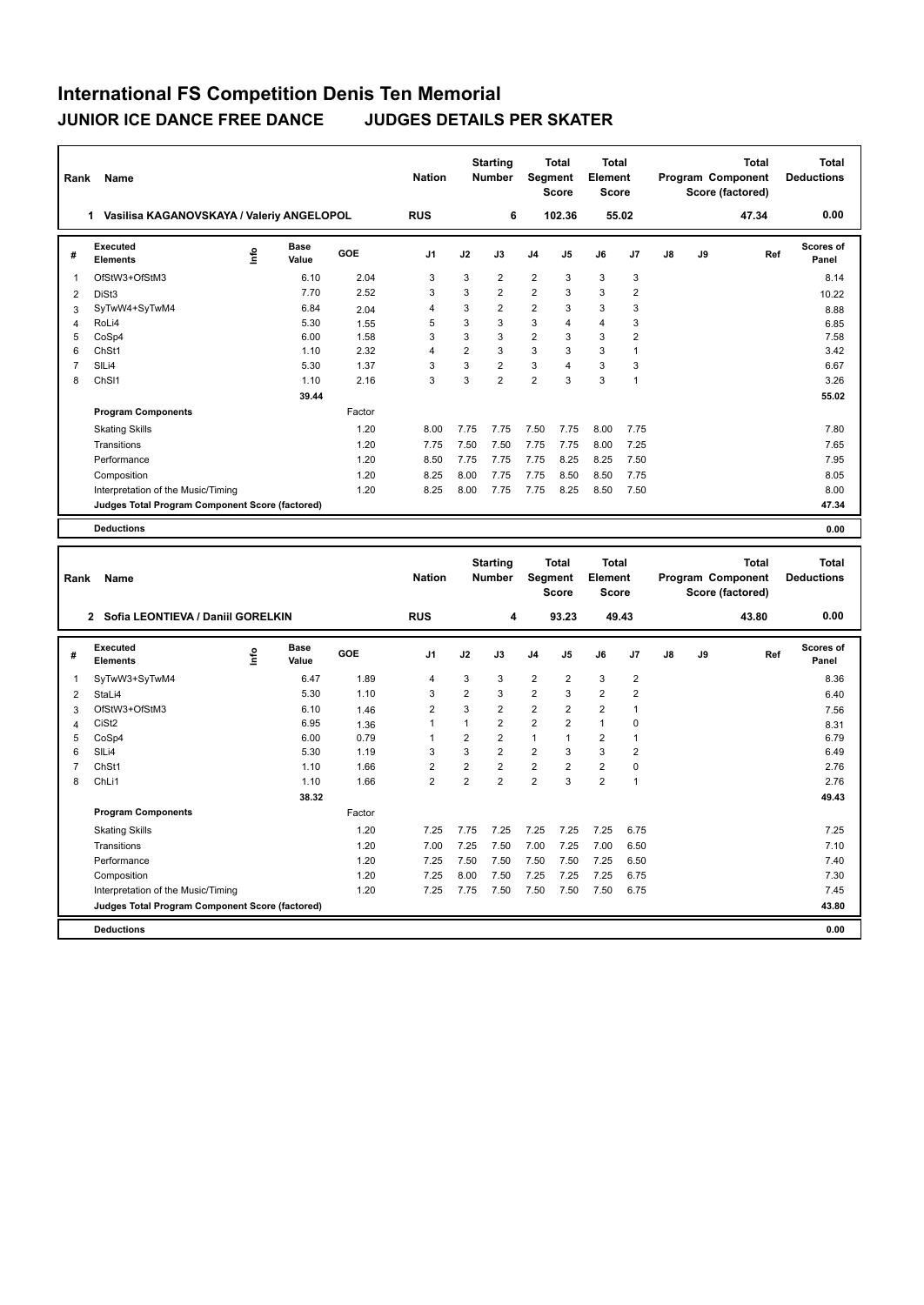## **International FS Competition Denis Ten Memorial JUNIOR ICE DANCE FREE DANCE JUDGES DETAILS PER SKATER**

| Rank           | Name                                                                 |                           |               |              | <b>Nation</b>               |                                | <b>Starting</b><br><b>Number</b> | Segment                      | <b>Total</b><br><b>Score</b> | <b>Total</b><br>Element<br><b>Score</b>        |                            |    |    | <b>Total</b><br>Program Component<br>Score (factored) |     | <b>Total</b><br><b>Deductions</b> |
|----------------|----------------------------------------------------------------------|---------------------------|---------------|--------------|-----------------------------|--------------------------------|----------------------------------|------------------------------|------------------------------|------------------------------------------------|----------------------------|----|----|-------------------------------------------------------|-----|-----------------------------------|
|                | 3 Sofiya LUKINSKAYA / Danil PAK                                      |                           |               |              | <b>KAZ</b>                  |                                | $\overline{2}$                   |                              | 84.30                        | 45.54                                          |                            |    |    | 38.76                                                 |     | 0.00                              |
| #              | Executed<br><b>Elements</b>                                          | $\mathop{\mathsf{Inflo}}$ | Base<br>Value | GOE          | J1                          | J2                             | J3                               | J <sub>4</sub>               | J5                           | J6                                             | J7                         | J8 | J9 |                                                       | Ref | <b>Scores of</b><br>Panel         |
| $\mathbf{1}$   | OfStW2+OfStM3                                                        |                           | 5.72          | 0.43         | $\mathbf{1}$                | $\mathbf{1}$                   | 0                                | $\mathbf 0$                  | 1                            | 1                                              | $\pmb{0}$                  |    |    |                                                       |     | 6.15                              |
| $\overline{2}$ | SyTwW4+SyTwM4                                                        |                           | 6.84          | 1.31         | 3                           | $\overline{2}$                 | 1                                | $\overline{2}$               | $\overline{2}$               | $\overline{2}$                                 | $\overline{1}$             |    |    |                                                       |     | 8.15                              |
| 3              | CoSp4                                                                |                           | 6.00          | 0.90         | 3                           | $\overline{2}$                 | 1                                | $\overline{2}$               | $\overline{2}$               | $\mathbf{1}$                                   | $\overline{1}$             |    |    |                                                       |     | 6.90                              |
| 4              | CuLi4                                                                |                           | 5.30          | 0.74         | $\overline{2}$              | $\overline{2}$                 | 1                                | $\mathbf{1}$                 | $\overline{2}$               | $\mathbf{1}$                                   | $\overline{2}$             |    |    |                                                       |     | 6.04                              |
| 5              | SeSt1                                                                |                           | 6.45          | 0.78         | $\overline{2}$              | $\mathbf{1}$                   | 0                                | $\mathbf{1}$                 | 1                            | $\mathbf{1}$                                   | $\pmb{0}$                  |    |    |                                                       |     | 7.23                              |
| 6              | RoLi4                                                                |                           | 5.30          | 0.92         | $\overline{2}$              | $\overline{2}$                 | $\mathbf{1}$                     | $\overline{2}$               | 3                            | $\overline{2}$                                 | $\overline{2}$             |    |    |                                                       |     | 6.22                              |
| $\overline{7}$ | ChL <sub>i1</sub>                                                    |                           | 1.10          | 1.16         | $\mathbf{3}$                | $\mathbf{1}$                   | $\overline{2}$                   | $\overline{2}$               | $\mathbf{1}$                 | 1                                              | $\overline{1}$             |    |    |                                                       |     | 2.26                              |
| 8              | ChSt1                                                                |                           | 1.10          | 1.49         | $\overline{2}$              | $\overline{2}$                 | $\overline{2}$                   | $\overline{2}$               | $\overline{2}$               | $\mathbf{1}$                                   | $\mathbf 0$                |    |    |                                                       |     | 2.59                              |
|                |                                                                      |                           | 37.81         |              |                             |                                |                                  |                              |                              |                                                |                            |    |    |                                                       |     | 45.54                             |
|                | <b>Program Components</b>                                            |                           |               | Factor       |                             |                                |                                  |                              |                              |                                                |                            |    |    |                                                       |     |                                   |
|                | <b>Skating Skills</b>                                                |                           |               | 1.20         | 6.50                        | 6.50                           | 6.25                             | 6.50                         | 6.50                         | 6.25                                           | 6.25                       |    |    |                                                       |     | 6.40                              |
|                | Transitions                                                          |                           |               | 1.20         | 6.50                        | 6.00                           | 6.25                             | 6.25                         | 6.25                         | 6.00                                           | 6.00                       |    |    |                                                       |     | 6.15                              |
|                | Performance                                                          |                           |               | 1.20         | 6.75                        | 6.50                           | 6.25                             | 6.75                         | 6.50                         | 6.50                                           | 6.25                       |    |    |                                                       |     | 6.50                              |
|                | Composition                                                          |                           |               | 1.20         | 6.75                        | 6.75                           | 6.50                             | 6.75                         | 6.75                         | 6.50                                           | 6.50                       |    |    |                                                       |     | 6.65                              |
|                | Interpretation of the Music/Timing                                   |                           |               | 1.20         | 6.75                        | 7.00                           | 6.50                             | 6.50                         | 6.75                         | 6.50                                           | 6.50                       |    |    |                                                       |     | 6.60                              |
|                | Judges Total Program Component Score (factored)                      |                           |               |              |                             |                                |                                  |                              |                              |                                                |                            |    |    |                                                       |     | 38.76                             |
|                |                                                                      |                           |               |              |                             |                                |                                  |                              |                              |                                                |                            |    |    |                                                       |     |                                   |
|                | <b>Deductions</b>                                                    |                           |               |              |                             |                                |                                  |                              |                              |                                                |                            |    |    |                                                       |     | 0.00                              |
|                |                                                                      |                           |               |              |                             |                                |                                  |                              |                              |                                                |                            |    |    |                                                       |     |                                   |
| Rank           | Name                                                                 |                           |               |              | <b>Nation</b>               |                                | <b>Starting</b><br><b>Number</b> | Segment                      | Total<br><b>Score</b>        | <b>Total</b><br><b>Element</b><br><b>Score</b> |                            |    |    | <b>Total</b><br>Program Component<br>Score (factored) |     | <b>Total</b><br><b>Deductions</b> |
|                | 4 Taisia LINCHEVSKAYA / Timur BABAEV-SMIRNOV                         |                           |               |              | <b>RUS</b>                  |                                | 3                                |                              | 81.97                        | 44.17                                          |                            |    |    | 37.80                                                 |     | 0.00                              |
| #              | Executed<br><b>Elements</b>                                          | Info                      | Base<br>Value | GOE          | J <sub>1</sub>              | J2                             | J3                               | J4                           | J5                           | J6                                             | J7                         | J8 | J9 |                                                       | Ref | <b>Scores of</b><br>Panel         |
|                |                                                                      |                           |               |              |                             |                                |                                  |                              |                              |                                                |                            |    |    |                                                       |     |                                   |
| 1              | CiSt2                                                                |                           | 6.95          | 0.97         | $\mathbf 0$                 | $\overline{2}$                 | 1                                | $\mathbf{1}$                 | $\mathbf{1}$                 | $\mathbf{1}$                                   | $\overline{1}$             |    |    |                                                       |     | 7.92                              |
| $\overline{2}$ | CuLi4                                                                |                           | 5.30          | 0.83         | $\mathbf{1}$                | 3                              | $\overline{2}$                   | $\overline{2}$               | $\overline{2}$               | $\overline{2}$                                 | $\overline{1}$             |    |    |                                                       |     | 6.13                              |
| 3              | RoLi4                                                                |                           | 5.30          | 0.55         | $\mathbf 0$                 | $\overline{2}$                 | 1                                | $\mathbf{1}$                 | $\overline{2}$               | $\mathbf{1}$                                   | $\overline{1}$             |    |    |                                                       |     | 5.85                              |
| 4              | SyTwW3+SyTwM4                                                        |                           | 6.47          | 0.72         | $\mathbf{1}$<br>$\mathbf 0$ | $\mathbf{1}$<br>$\overline{2}$ | $\mathbf{1}$<br>$\overline{2}$   | $\mathbf{1}$<br>$\mathbf{1}$ | $\mathbf{1}$<br>1            | $\mathbf{1}$<br>0                              | $\mathbf 0$<br>$\mathbf 0$ |    |    |                                                       |     | 7.19                              |
| 5<br>6         | CoSp4<br>OfStW3+OfStM2                                               |                           | 6.00<br>5.72  | 0.45<br>0.72 | $\mathbf 0$                 | $\overline{2}$                 | $\mathbf{1}$                     | $\mathbf{1}$                 | $\overline{2}$               | $\mathbf{1}$                                   | $\mathbf 0$                |    |    |                                                       |     | 6.45<br>6.44                      |
| $\overline{7}$ | ChSt1                                                                |                           | 1.10          | 0.83         | $\mathbf 0$                 | $\overline{2}$                 | $\overline{2}$                   | $\mathbf{1}$                 | 1                            | $\mathbf{1}$                                   | $\pmb{0}$                  |    |    |                                                       |     | 1.93                              |
| 8              |                                                                      |                           | 1.10          | 1.16         | $\overline{1}$              | 3                              | $\overline{2}$                   | $\overline{2}$               | 1                            | 0                                              | $\overline{1}$             |    |    |                                                       |     | 2.26                              |
|                | ChSp1                                                                |                           |               |              |                             |                                |                                  |                              |                              |                                                |                            |    |    |                                                       |     |                                   |
|                | <b>Program Components</b>                                            |                           | 37.94         | Factor       |                             |                                |                                  |                              |                              |                                                |                            |    |    |                                                       |     | 44.17                             |
|                |                                                                      |                           |               |              |                             |                                |                                  |                              |                              |                                                |                            |    |    |                                                       |     |                                   |
|                | <b>Skating Skills</b>                                                |                           |               | 1.20         | 6.00                        | 7.00                           | 6.50                             | 6.25                         | 6.50                         | 6.25                                           | 6.25                       |    |    |                                                       |     | 6.35                              |
|                | Transitions                                                          |                           |               | 1.20         | 5.50                        | 6.75                           | 6.25                             | 6.00                         | 6.00                         | 6.00                                           | 6.00                       |    |    |                                                       |     | 6.05                              |
|                | Performance                                                          |                           |               | 1.20         | 6.00                        | 7.00                           | 6.50                             | 6.50                         | 6.50                         | 6.25                                           | 6.25                       |    |    |                                                       |     | 6.40                              |
|                | Composition                                                          |                           |               | 1.20         | 6.00                        | 7.25                           | 6.50                             | 6.50                         | 6.50                         | 5.75                                           | 6.50                       |    |    |                                                       |     | 6.40                              |
|                | Interpretation of the Music/Timing                                   |                           |               | 1.20         | 5.75                        | 7.50                           | 6.50                             | 6.50                         | 6.25                         | 6.00                                           | 6.25                       |    |    |                                                       |     | 6.30                              |
|                | Judges Total Program Component Score (factored)<br><b>Deductions</b> |                           |               |              |                             |                                |                                  |                              |                              |                                                |                            |    |    |                                                       |     | 37.80<br>0.00                     |